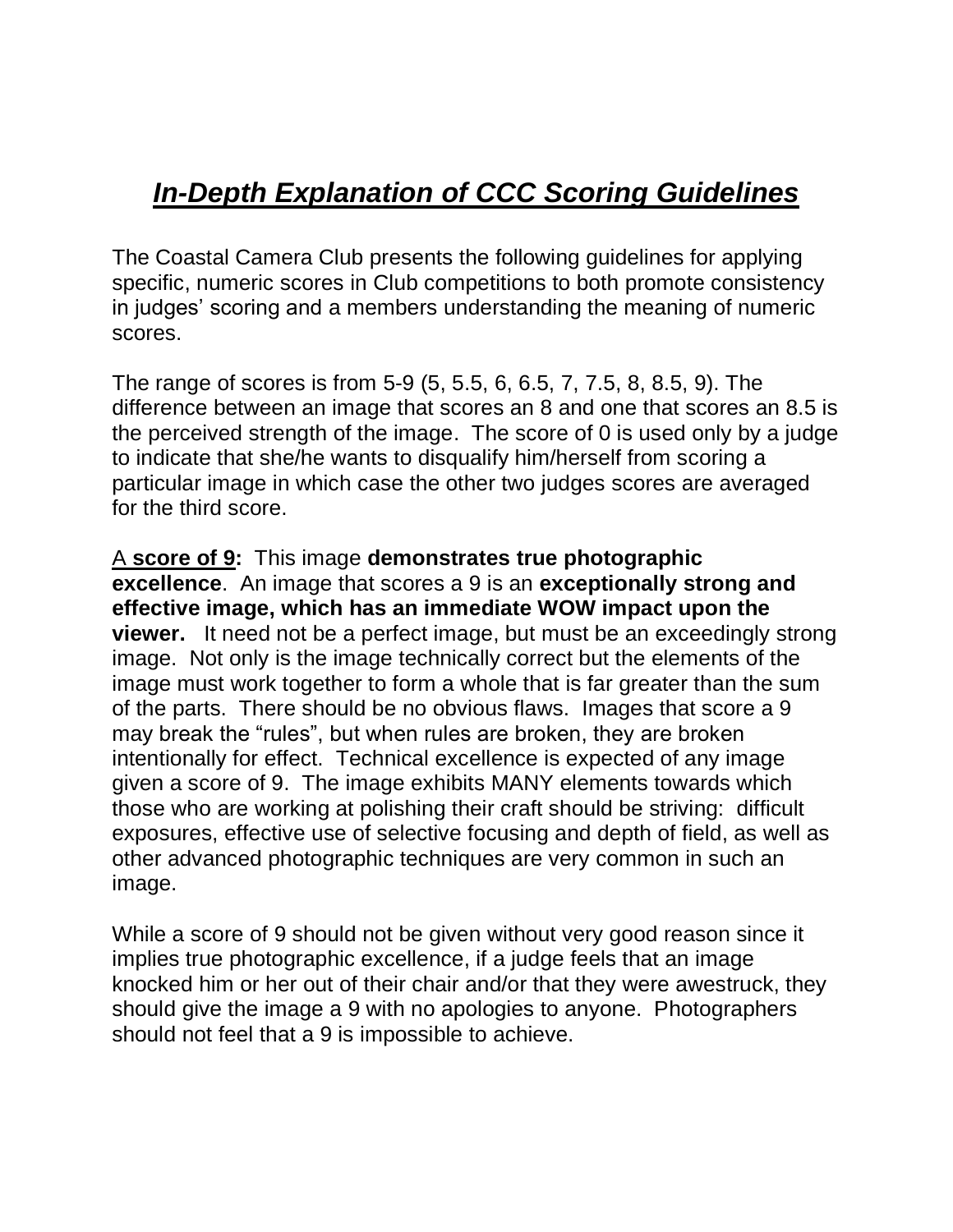A **score of 8-8.5:** This is a **very strong image.** This image is **technically correct and much more**. The elements of the image must work together. If there are flaws they are minor and hard to find. When the rules are broken they are done so intentionally and for impact. Technical excellence is expected to a high degree. Difficult exposures, effective use of selective focusing and depth of field, as well as other advanced photographic techniques are commonly found in such an image. The image effectively exhibits several elements towards which those who are working at polishing their craft should be striving (see list in 7-7.5). The difference between an image that scores an 8 versus one that scores a 7.5 is the strength of the image.

A **score of 7-7.5:** This is **an effective image** that exemplifies skillful understanding of photographic principles (composition, presentation of subject) and use of technique to convey an effective message without any significant flaws. Any obvious flaws are compensated by other elements in the image. It exhibits elements which photographers working at polishing their craft should be striving for: Showing a knowledge of importance of choice and presentation of subject, good lighting, dramatic composition effective use of depth of field, electing emotional impact; and exhibiting freshness and creativity. This is an image that effectively commands the viewer's attention.

A **score of 6-6.5:** This is a good solid image. The image is **technically correct and more**. The elements of the image work together. If there are flaws, they are minor and compensated for by other elements in the image. A score of 6 is the first step above a technically correct but otherwise uninspiring image that would warrant a 5 or a 5.5. It is the start on the path towards the high impact image.

*5-will be considered a "baseline" score, the one that separates the acceptable from the unacceptable.*

A **score of 5-5.5**: This image has no significant technical flaws, but likewise has no significant strengths. Such an image is sometimes referred to as a record shot, or a snapshot. It is **acceptable,** but does not generate any special interest or stir emotions (other than disinterest). It is the quality of image that we would expect that most hobbyists should be able to take